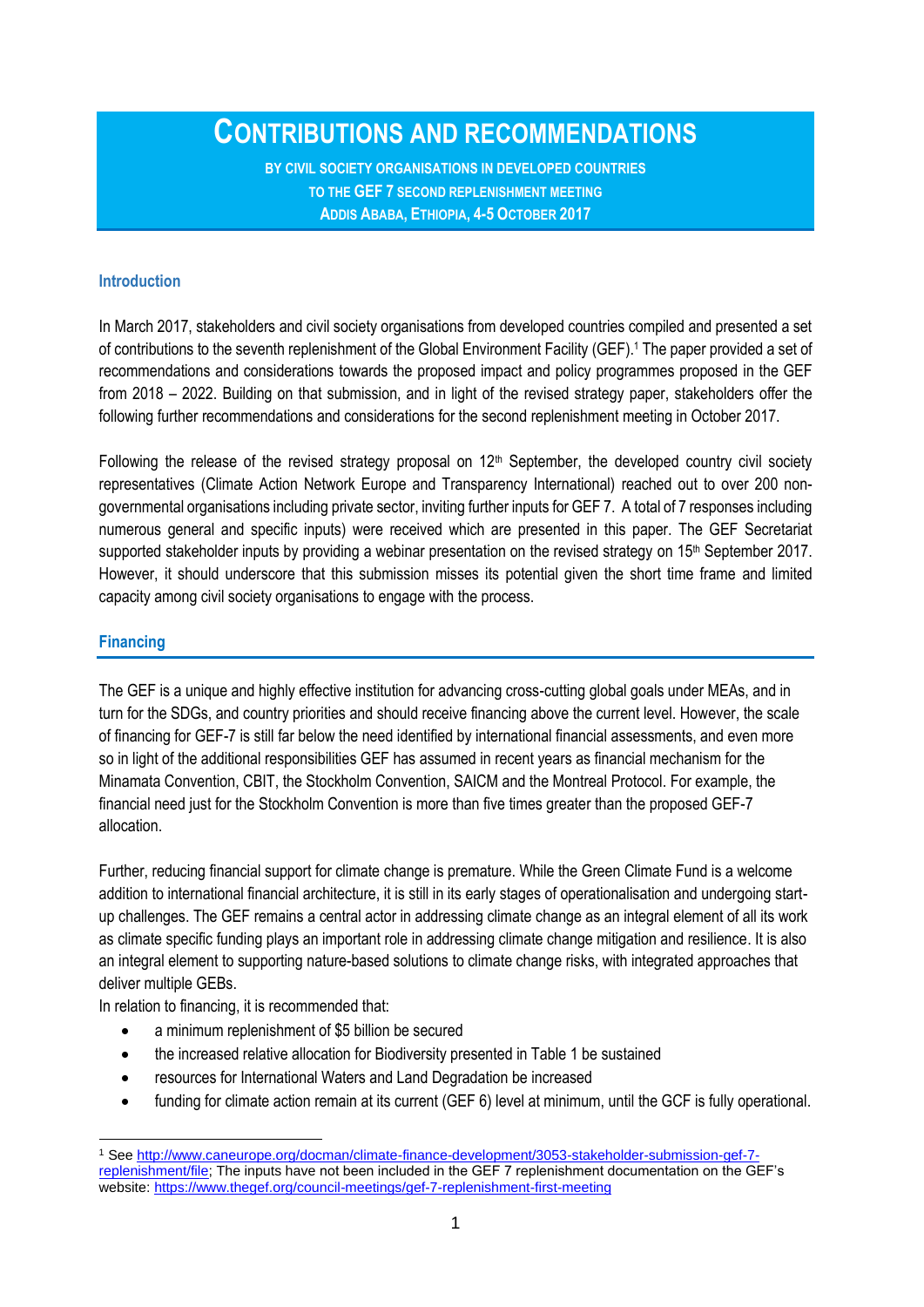## **Differentiation**

A shift towards greater support to LDCs and SIDs is particularly important given the wide-scale challenges faced by these countries. The approach in providing Middle Income Countries (MICs) and Upper Middle Income Countries (UMICs) with non-grant instruments is appreciable. However, a large share of vulnerable people and communities live in MICs and UMICs; similarly, extensive environmental degradation and climate impacts occur in these countries. Accordingly, the various implications of using non-grant instruments need to be better explained and understood including their public subsidy components.

# **Targets**

The targets set out by the GEF-7 replenishment documents are clearly linked to the overall ambition of the new direction of the GEF; i.e. greater results for the environment in the face of growing challenges. The potential for multiple benefits has not yet be tapped, and that the Sustainable Development Goals (SDGs) and longer term vision of multiple multilateral environmental agreements (MEAs) provide an ideal opportunity for the GEF to set out more ambitious targets. In doing so:

- targets must be accompanied by guidelines and indicators that measure to a certain extent the multiple benefits – linked with sustainable development, the environment and including systems change – that GEF-7 programming and policy implementation can bring about.
- $\bullet$  the Rationale for GEF-7 Programming Architecture should include reference to  $4p1000$ , which represents a unifying framework that cuts across all the Rio Conventions and several of the SDG's and provides a vision for achieving multiple goals and objectives in individual geographies.

# **Partnerships**

Civil society appreciates the long term commitment of the GEF in supporting public involvement, its inclusion and support for indigenous peoples and their organization, and gender concerns, and is keen to develop new ways of engaging stakeholders towards achieving optimum impacts. To this end, civil society and stakeholder engagement should be

- recognised and included in the overall policy agenda;
- supported financially and by other means that encourages national portfolio formulation exercises, which include civil society, indigenous groups, community-based organisations and others and that ensures full project cycle participatory monitoring and engagement. This is critical to ensure enhance national capacities, country ownership and sustainable results.

Collaborations with global climate and environmental funds and initiatives will also increase the GEF's overall impacts. The GEF should:

 build on its experience and support and strengthen communication with the Green Climate Fund to generate greater impact for climate change action: While the GEF can support efforts in a number of cross-cutting areas such as biodiversity, disaster risk reduction water and desertification, it will be increasingly important to guarantee resilience to climate change impacts across all those areas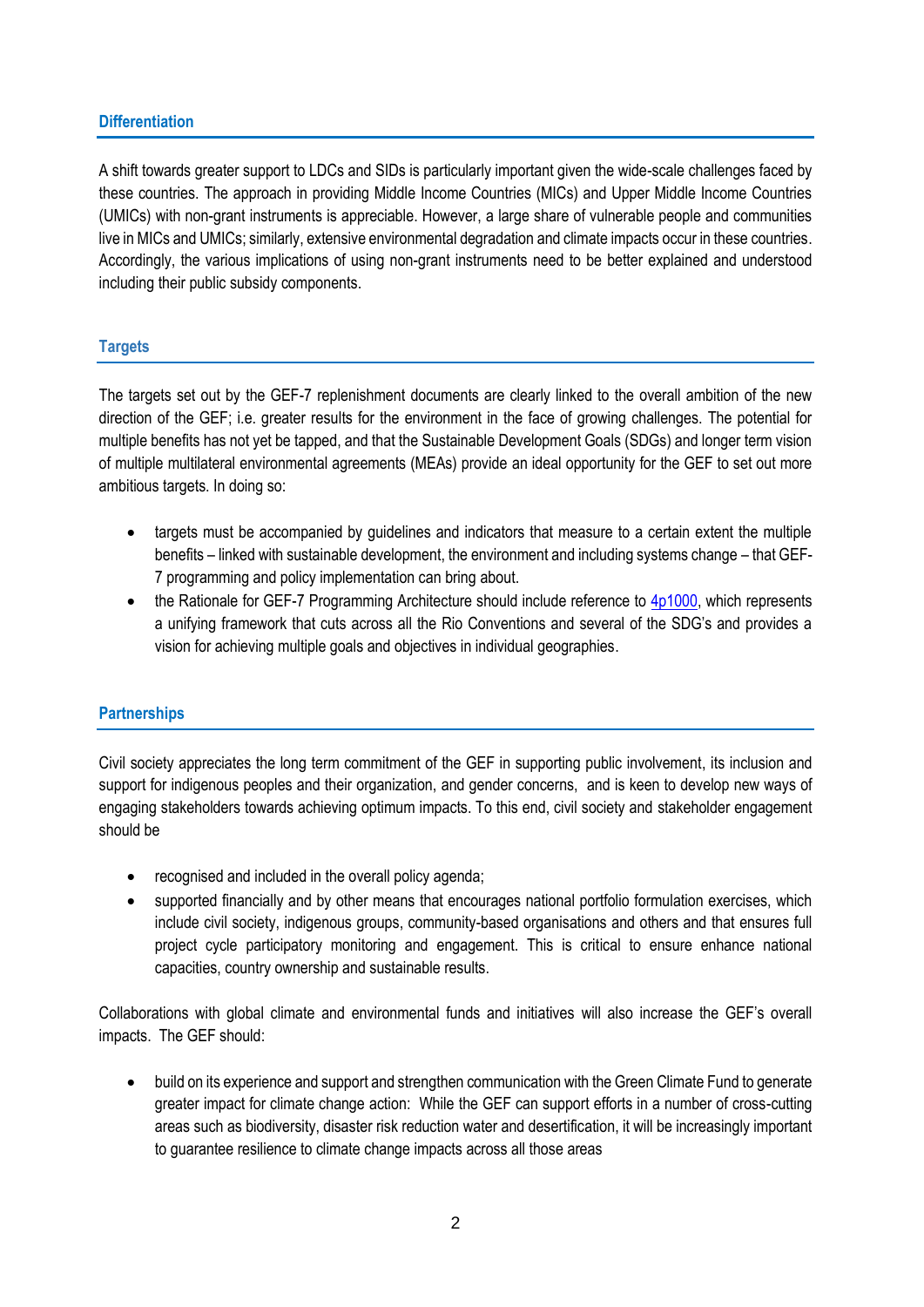### **Private sector engagement & mobilising private finance**

Engaging the private sector and finance, promoting public-private partnerships, and expanding the use of non-grant instruments in GEF-7 will be beneficial for meeting global environmental objectives. However, such arrangements are helpful when they additionally contribute to national and/or global goals. They must also must come with a robust regulatory and accountability framework. An unregulated private sector will have the opposite effect of positively supporting public goods and services that the GEF is seeking to address. Rather, negative impacts such as the promotion of unsustainable consumption, potential environmental destruction and degradation could be consequences if private sector activities are pursued without adequate transparency, regulation and accountability. In addition, public-private partnerships may be prone to conflicts of interest which can be exacerbated by partners with significant financial capacity and could influence actions that affect governments and other stakeholders in a way that is contrary to GEF's goals and those of the international agreements. Likewise, as the potential for green, clean investments increases, risks that such initiatives could be abused to wash the illicit proceeds of illicit also surmount. Due diligence standards are a necessary precaution. To this end and in line with the views of the GEF Independent Evaluation Office report, it is recommended that:

- the term 'enabling environments' be qualified and clarified with regard to the GEFs role in promoting them through for example supporting capacity building and improving of regulatory policies & procedures for projects that involve mobilised private finance.
- actions be undertaken to strengthen due diligence, transparency, accountability and integrity standards applicable and monitoring processes regarding downstream financing arrangements such as engagements with executing entities and in growing partnerships with private sector actors.
- innovative partnerships be nurtured with non-governmental actors more broadly to deliver sustainable results through transparent and equitable processes.

## **Transparency and governance**

While the GEF has adopted numerous transparency and accountability reforms in GEF 6, GEF 7 will need to translate those policies and standards into practice more broadly. Specific recommendations at the GEF should:

- demonstrate effectiveness of safeguards: develop and implement concrete indicators which measure environmental and social benefits and safeguards including fiduciary standards. This should ensure that the effectiveness of these indicators is reported over projects and programmes.
- improve transparency of country level governance framework including the roles of GEF Agencies and their policies and practices to ensure access to information, complaints handling, whistle-blower protection, and full project cycle stakeholder engagement/participatory monitoring.
- revise the policy regarding the review of compliance of GEF Agencies to include a process whereby beneficiaries and stakeholders are consulted and provide feedback on agency performance and that those inputs are recorded, taken on board and reflected as relevant in the compliance reviews.
- improve transparency in procurement and decision-making processes: Develop procedures and communicate fair and transparent procurement or decision-making processes to select (and develop relationships) with vendors, staff, countries, projects, agencies, partners and stakeholders (including civil society, indigenous people, local communities, and private sector from multinationals to small and medium sized enterprises).
- strengthen top level governance by: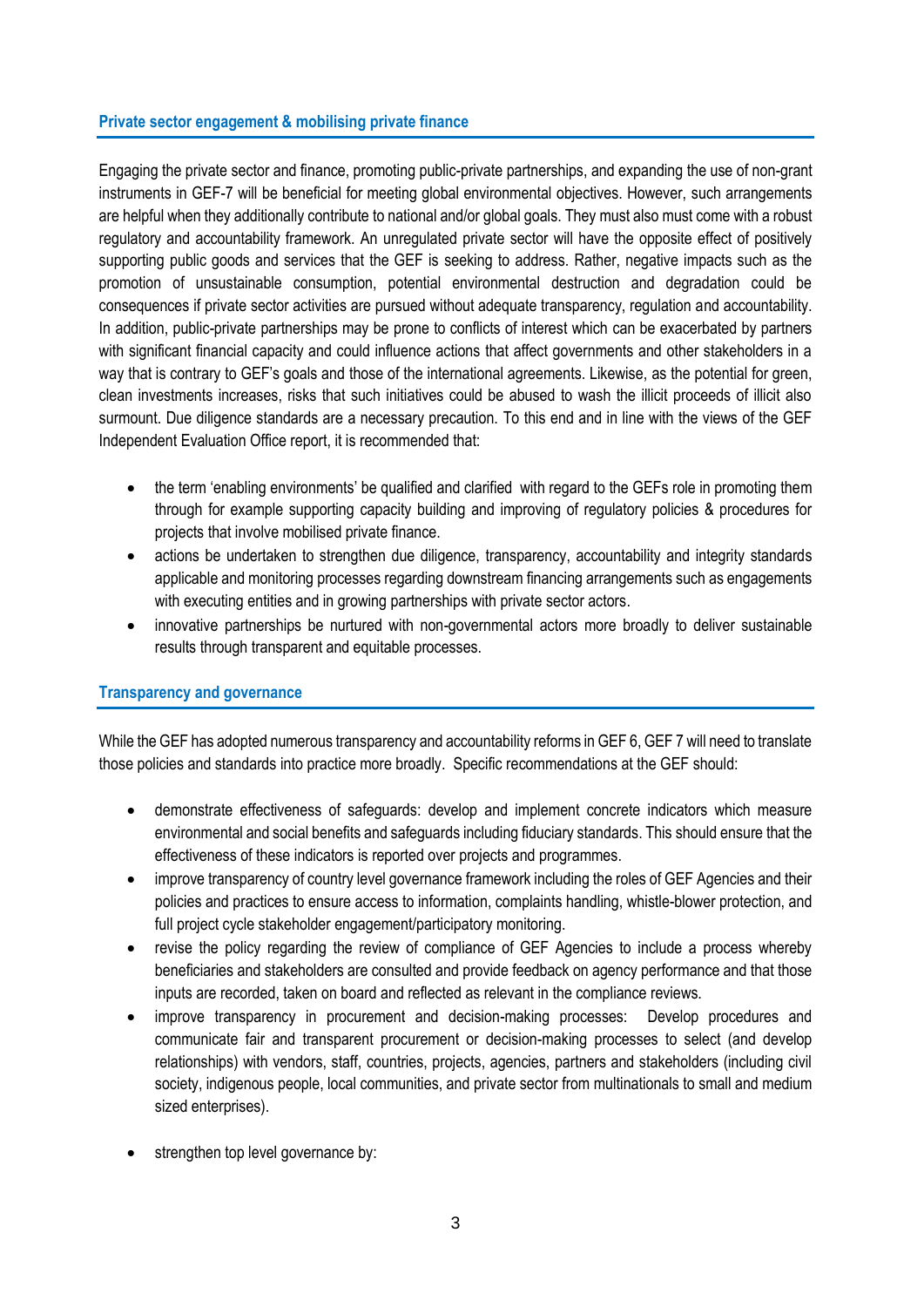- o Monitoring and reporting that Council advice to the GEF Secretariat is taken into account and acted upon while supporting the Secretariat to carry out key operational functions.
- o Adopting reforms
	- that the CEO and Council chair positions are separate and independent functions
	- **EXECO 11** that the Conflict Resolution Commissioner reports directly to guarantee the independence of the role

# **Focal Areas**

In summary, civil society stakeholders support the ongoing GEF funding towards the key environmental focal areas and appreciate the direction towards better aligning efforts in and across focal areas so that outcomes and positive impacts can be felt across several focal areas.

Overall recommendations include that programming should:

- acknowledge the importance of civil society, local authorities and indigenous and local communities to be taken into consideration.
- acknowledge also that community-led initiatives can successfully address challenges in programme areas such as restoring landscapes and improving livelihoods.
- ensure that the overarching 'social and economic' systems addressed in the policy and programming paper also properly reflect the country priorities and commitments made in relation to multilateral environmental agreements.
- mainstream the concept of inclusiveness (as has been done in the Conservation section) throughout all focal areas.

## **Land degradation**

- adopt approaches which can be scaled-up in the LD focal area should be more explicitly stated; for example, agroecology, agroforestry, analog forestry, and organic agriculture.
- ensure that those approaches recognise the huge opportunity to *implement and scale-up agroforestry to restore degraded agricultural land.*
- ensure that the role and inclusion of indigenous communities applies more widely (beyond the Conservation Focal Area) to the Land Degradation Focal Area.

## **Climate Change**

- provide continued support for key areas of climate change mitigation such as capacity-building and technology transfer, and highlight the importance of integrating and increasing this support in the context of the Paris Agreement and NDC implementation which will required scaled up efforts by all countries.
- provide support for LDCs and SIDs for better integrating adaptation and enhanced resilience to climate change impacts into overall development policies and planning.

# **Biodiversity**

Civil society supports the **Natural Capital Assessment and Accounting** element of the Biodiversity strategy. In that context, it is recommended that the GEF: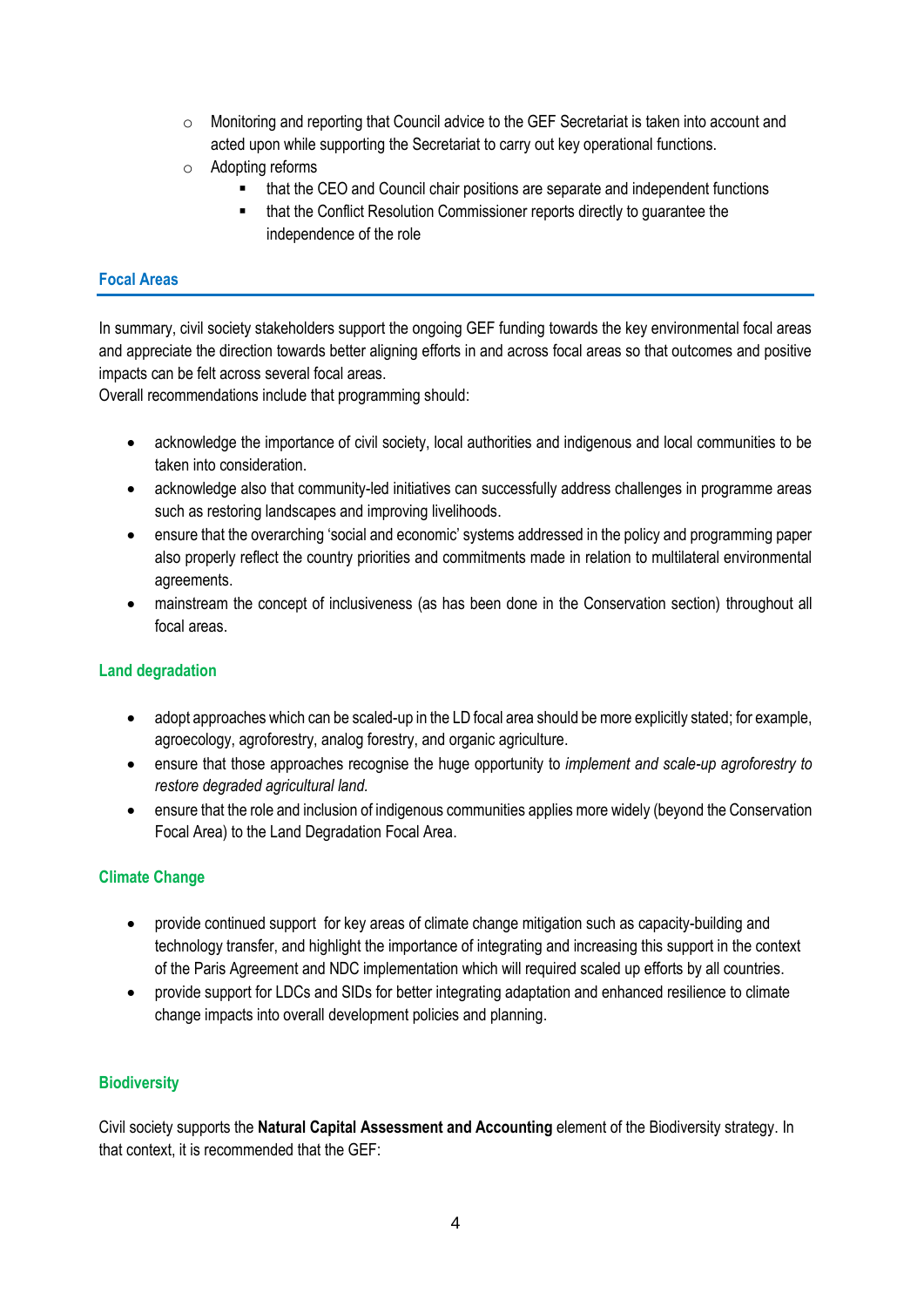• address the challenge that much of the work on valuing natural capital stocks has been criticized by economists for providing total rather than marginal values, which economists need to integrate natural resource accounting into conventional capital stock and flow assessments. Useful resources are available.

In regard to **Certification schemes**, civil society welcomes that "*national or international third-party certification that incorporates biodiversity considerations*" is part of the 3<sup>rd</sup> of the proposed GEF core indicators. Certification is now mentioned as a "financial mechanism" (page 32) for "improving and changing production practices to be more biodiversity positive". However, certification is in the first place a tool to change management plans and practices in the forest, farming and fishing sectors, which require, in particular for smallholders, assistance for training, investments, access to specific markets. Therefore, it is recommended that the GEF:

- emphasises more specifically the promotion of this instrument in the current draft (see also our Stakeholder contribution submission of 22nd March 2017).
- acts as an accelerator of certification, particularly in the tropical regions, and focus on schemes with proven track-record, transparent, and third party verification practices.
- includes the paper and pulp sector in the scope of the GEF-7 programme as much more needs to be done in particular in tropical forests.

# **International Waters**

Poorly planned hydropower is a key threat to freshwater resources, ecosystems and biodiversity. In that context, the GEF should:

 support smart hydropower planning principles, which entail the full integration of infrastructure planning with planning for the conservation of environmental and social resources at river-basin or regional scale. This approach also provides an opportunity to engage with large private sector partners, based on robust transparency and accountability measures. There was significant demand for this at the IHA and we encourage the GEF to include space to address it in GEF-7.

With regard to the types of investments in water, food, energy and environmental security (paragraph 203), the GEF should:

 include *training and capacity building* in the deployment of nature-based approaches and solutions to integrated watershed management within shared basins, and in effective approaches to monitoring & evaluation of the biodiversity and ecosystem impacts of such approaches.

## **Chemicals and Waste**

Civil society is concerned about the language used in reference to the Chemicals and Waste Focal Area. To address these concerns, it is recommended that the GEF:

- recognise that the Stockholm Convention objective is the elimination, not the management of persistent organic pollutants, and that hazardous pesticides are not controlled by international law (as Para 207 implies).
- identify and agree on a more precise definition of sustainable chemistry, to better clarify the relationship between hazard reduction and other desirable social or environmental outcomes. This is because using the term "sustainable chemistry" without a clear definition invites labelling all kinds of current chemistries as sustainable chemistry, watering down the term to render it nearly useless and leaving opportunities to greenwash chemistries.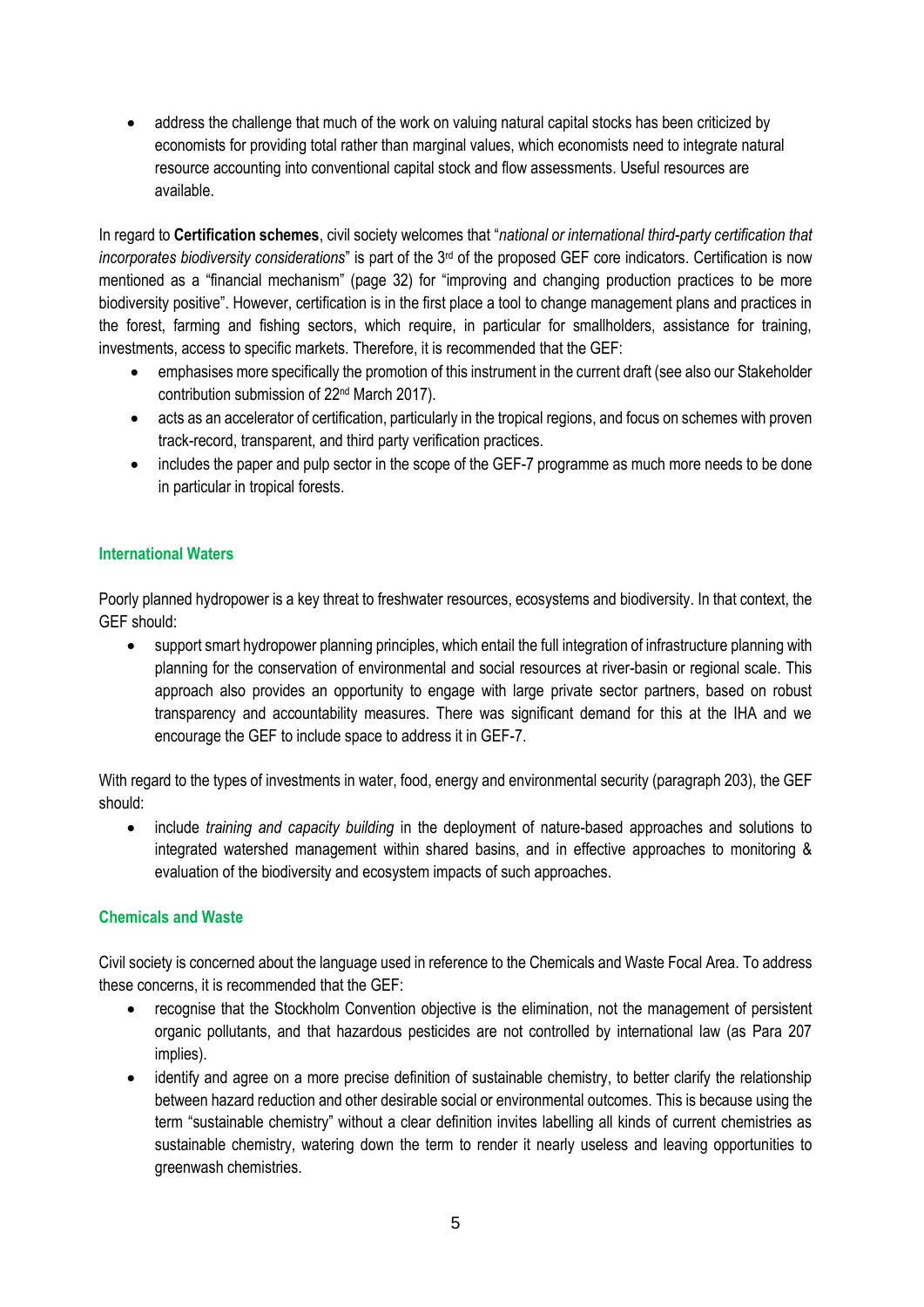### **Impact Programmes**

Building on the March meeting of the GEF-7 Replenishment, the reduced number of **Impact Programmes** to three is a helpful step to identify the various cross-cutting environmental challenges. The proposed Impact Programs are welcomed as vehicles for addressing systemic threats to the global environment that the GEF can help to address. To this end, the GEG should:

 set out a clear and transparent process for the further detailed design of these Programs, and for the design and approval of individual child projects, that ensures that interested countries can play a core role in designing interventions in collaboration with from the Agencies and Secretariat.

# **Sustainable Cities Impact Program**

Civil society supports this program, including the 'emerging priorities' on 'Green infrastructure and nature-based solutions' and 'conservation of globally significant biodiversity'. GEF-7 correctly notes that cities should work towards reduction of the amount of waste generated, and improve overall waste management processes and programs, by reducing, reusing and recycling. Note that zero waste is the approach most consistent with fulfillment of sustainable waste management objectives because it addresses sustainable resource management.

# **Food, Land Use and Restoration Impact Program**

With regard to *"Promoting sustainable food systems",* civil society suggests four important areas where GEF support for policy solutions can advance the work under this Program:

- Water scarcity: promote national policy mechanisms that enable technical solutions to water scarcity to be effective. Solving water scarcity problems requires a robust policy framework, without which technical changes might make the problem worse.
- Fertilizer inefficiency is a top issue for both GHGs and water quality, particularly in certain large countries. The GEF can provide critical leadership on national-level policy incentives and regulations to create disincentives for poor fertilizer management practices.
- Soil health practices. Promote policies to support improved soil health practices to reduce environmental impacts and potentially provide social benefits through healthier and more resilient soils (especially over the long term).
- Conversion: deforestation-free or conversion-free commitments by private companies are important; they are much stronger and easier to implement when there is a strong policy context (such as Brazil's Forest Code).

With regard to *"Promoting deforestation-free agricultural commodity supply chains",* it is further recommended that the GEF:

• consider working through the new **Accountability Framework Initiative**.<sup>2</sup> The Initiative, put forward by a coalition of civil society organizations is working to provide consistency and rigor in this space, and provide a globally applicable approach for establishing and implementing commitments on deforestation, land conversion, and human rights in responsible agriculture and forestry supply chains.

<sup>&</sup>lt;sup>2</sup> The Framework is not meant to replace or supersede existing initiatives or tools to support responsible supply chains. Likewise, it is not a new certification standard. Rather, it provides an overarching structure that helps to align, improve, and augment the array of available implementation tools while supporting supply chain actors to identify and utilize credible and effective methods to implement their commitments. The Framework is designed to be used by commodity-producing and commodity-buying companies as well as government, advocacy groups, and financial institutions.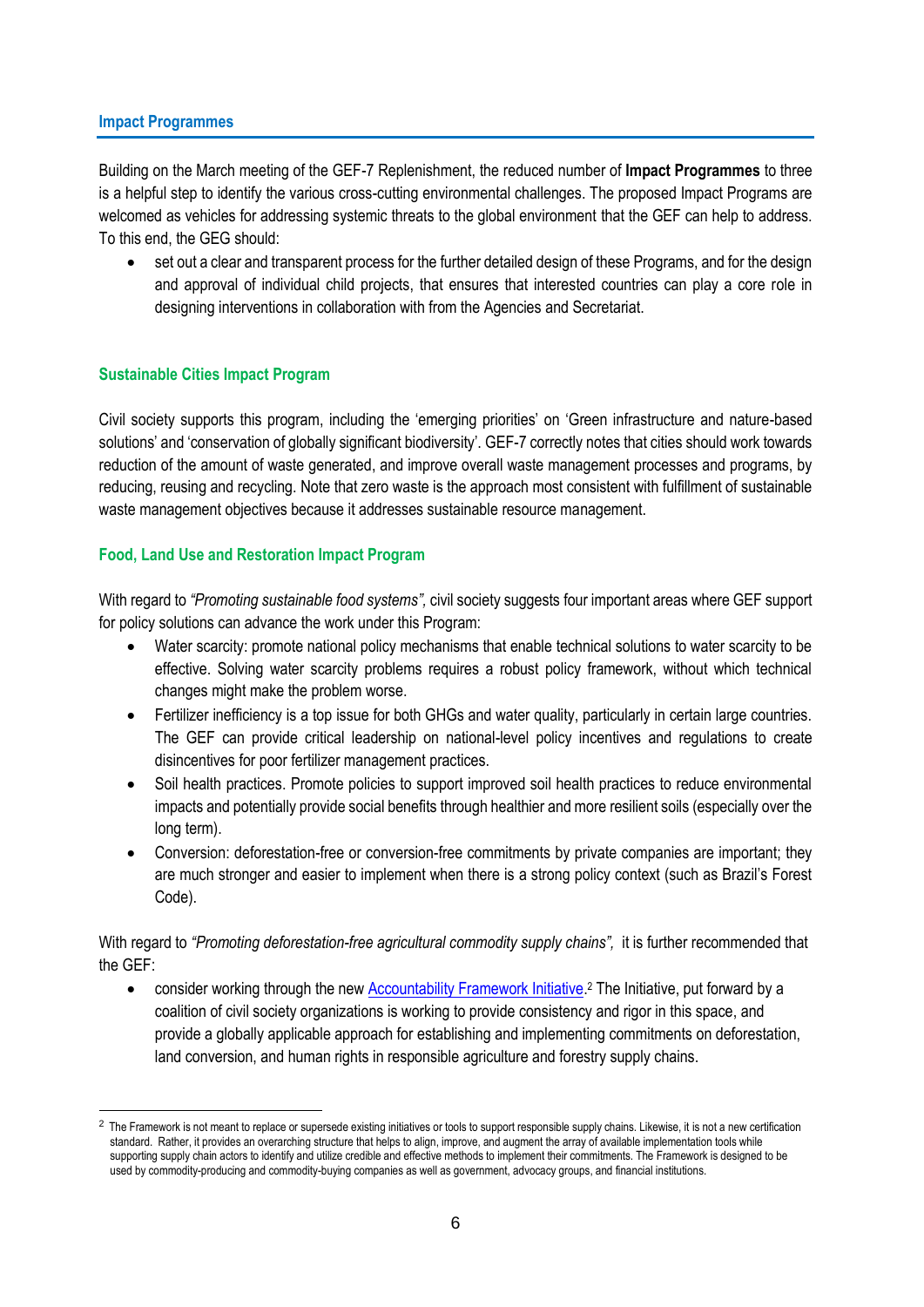• include a target (at Table 1.5 on pages 81-82) for ending conversion of other natural ecosystems recognising that there is already leakage of conversion to non-forested ecosystems (grasslands, shrub lands)

With regard to *"Promoting large-scale restoration of degraded landscapes"*, civil society is concerned that the use of the term "restoration" seems to refer primarily to restoring the functionality of productive working lands rather than ecological restoration. It would be helpful to have explicit goals around ecological restoration to build connectivity and in some contexts to provide ecosystem services to farms and ranches (e.g. pollination).

Regarding sustainable intensification targets, there are strong arguments that improving food distribution should be a core element of efforts to meet current and projected demand for food and to achieve environmental goals. (Hunter et al, Bioscience 2017). To this end, the GEF should:

- consider whether the goal should be not only to respond to food demand shifts by trying to produce more on less land, but also to work in coalitions (ie, with nutrition actors) to *influence demand shifts*. Such coalitions could enhance producer and consumer education on environmental impacts of dietary and food choices; greater awareness raising of more sustainable diets that are healthier for people and the environment.
- give attention to participatory governance and equitable distribution of benefits from sustainable food systems as there is strong evidence that intensification of agriculture usually accumulates benefits to people/communities that are already relatively well off.

With regard to land degradation, the GEF should:

- adopt a temporal approach. This is *critical* to distinguishing between low fertility and degraded systems, which can have big implications for the types of policies and practices to recommend. Understanding degradation requires understanding human impact relative to background environmental processes. It is important to use the right spatial sampling processes when measuring land degradation and improvements in land quality. Much work shows that conventional landscape sampling schemes are insufficient to capture spatial processes; while they may be sufficient to estimate soil carbon stocks across a landscape, for example, they are not sufficient for understanding processes and connecting data that have different underlying spatial processes.
- give explicit attention to addressing equity and indigenous people's access to land.

## **Sustainable Forest Management**

Specifically with regard to dryland sustainable landscapes (Page 104), it is not clear why the aims of the GEF and the restoration of Dryland forests require smallholder producers to be linked to markets by the private sector (whatever that may mean). Given that 50% of smallholder farmers in Arica are malnourished improving nutrition and food security through cultivation of subsistence foods should be the first priority with access to markets an important but secondary objective to support improved livelihoods.

## **Small Grants Programme**

Increase the programme's from \$140m to at least \$150 million: Demands are increasing from CSOs in Africa for support to implement forest and land restoration, food security (through agroforestry and agro-ecological food production) and climate resilience initiatives.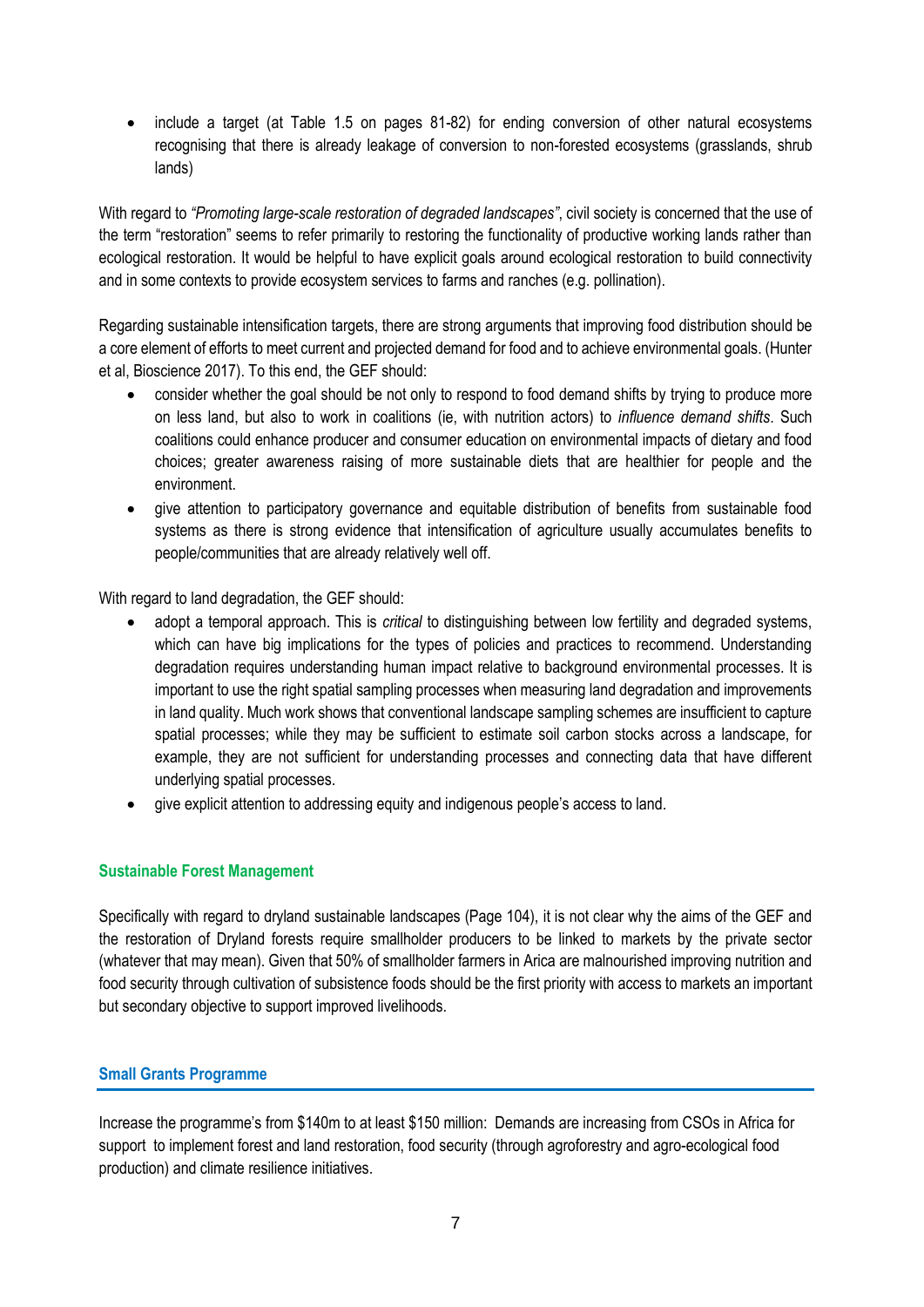To this end, civil society specifically recommends the GEF to:

- strengthen the SGP's governance by opening participation of national steering committees through open, transparent and fair selection processes.
- strengthen country ownership impacts by permitting recipient countries to have direct access to resources instead of having to go through UNDP.
- open the programme to multi–country projects which enable scaling up and replication of best practice bottom-up grassroots initiatives so that impact can be achieved on a wider and larger scale. There is both a need for and considerable potential for CSOs and smallholder farmer associations to contribute to major initiatives like The Bonn Challenge and AFR100. Aligned to this there is a significant requirement for support for capacity building of and peer-to-peer technical advice between CBOs (in particular) and local NGOs to improve the quality and therefore the long term impact of initiatives.
- consider an enhanced grant scheme which supports projects that demonstrate the interconnections between landscape restoration, food systems, agricultural commodities, environmental security, wildlife, natural capital and land degradation and that initiatives may deliver impacts across a number of impact areas
- earmark GEF-7 SGP only for LCDs and SIDCs with a grant size between 100K-250 K/ project and established facility to build the capacities of the local NGOs
- ensure that the funding allocated to various focal areas in the GEF-7 SGP is proportional to the overall GEF-7 programming budget. In doing so, current imbalances can be corrected

# **Frontier Programmes**

Civil society would appreciate **additional information on the concept of 'Frontier Investments'** and whether the four areas identified will be elaborated further in terms of proposed GEF support.

Additionally, further clarity would be useful on how the GEF plans to follow up on the extent to which support for these frontier areas contributes to the objectives of MEAs and the SDGs.

## **Circular Economy Frontier Program**:

Promoting financing for this program could be a very valuable avenue to address multiple issues including land degradation, climate, and pollution. A recent study by the Ellen MacArthur Foundation, ['Urban Biocycles'](https://www.ellenmacarthurfoundation.org/publications/urban-biocyles), found that "in theory, nitrogen, phosphorus and potassium nutrients recovered from food, animal and human waste streams on a global scale could contribute nearly 2.7 time the nutrients contained within the volumes of chemical fertilizer currently used." Accordingly,

 circular economy approaches should ensure against the recycling of toxic chemicals, furthering exposure and harm and include specific language to that end.

# **Integrated National Planning Frontier Program:**

This program should:

- acknowledge that science-based smart development approaches that use true cost accounting can enable governments, companies, and communities to consider the impacts of development on natural systems and people and make better development planning decisions and that these approaches could also enhance GEBs under the Impact Programs and Focal Areas.
- enhance its support for coordinated national planning by also assisting countries to use a 'smart infrastructure and resource development' planning approach to minimize, mitigate and offset development impacts and achieve both conservation priorities and development imperatives..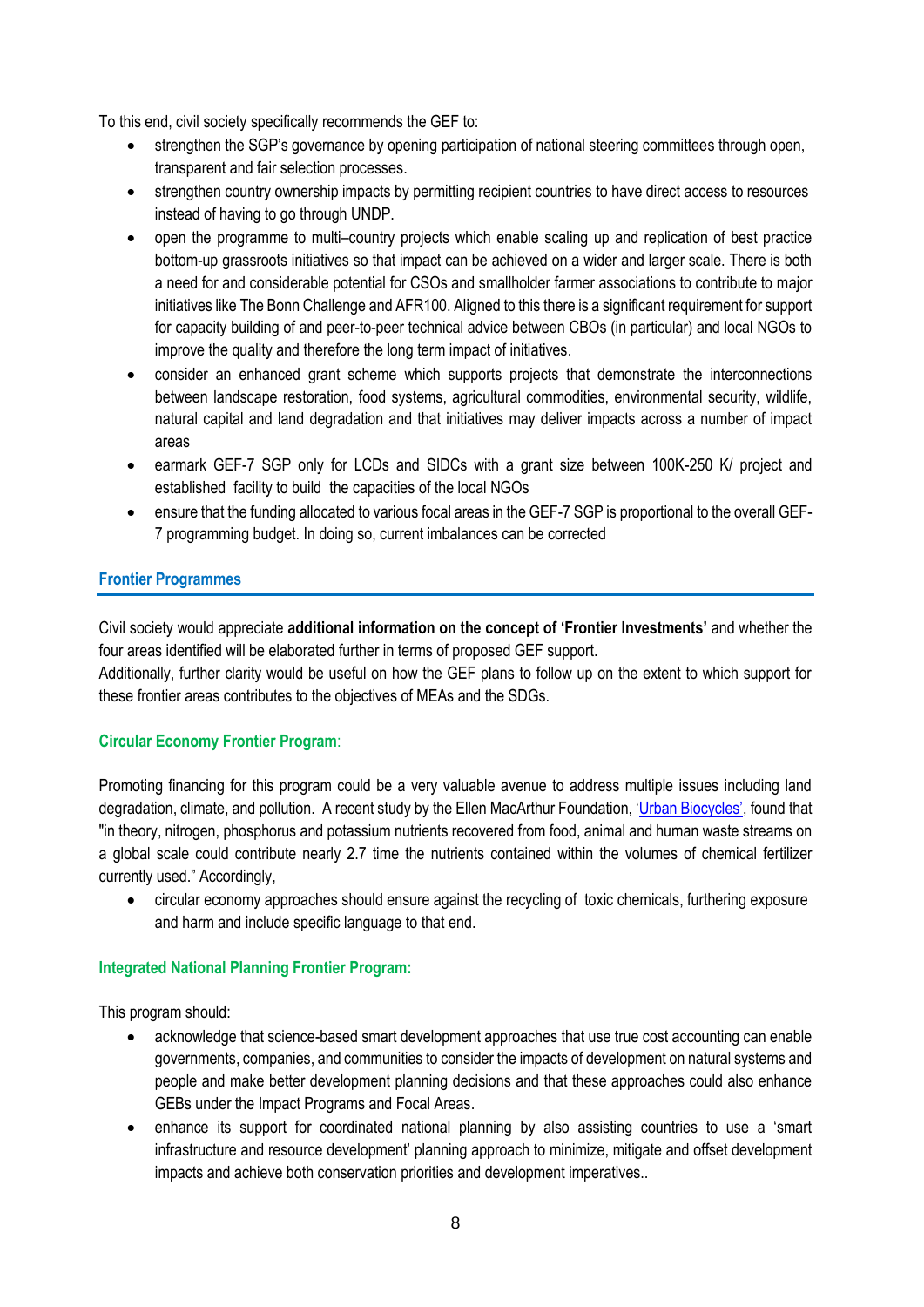### Annex – Specific language suggestions for the GEF-7 Programming and Policy Document

### **Proposed additions are in blue text**

#### **Paragraph 207 Re-wording suggestion:**

Due to the global impact on human health and the environment some of these highly dangerous chemicals are controlled by international law. Others, such as highly hazardous pesticides need greater concerted efforts.

#### **Paragraph 211 Re-wording suggestion:**

Globally efforts to shift to sustainable patterns of production and consumption and to implement principles such as the circular economy, green chemistry and the precautionary principle sustainable chemistry offers opportunities to leverage resources from these efforts, to ensure that the work of the GEF on chemicals and waste not only supports these actions, but also provides the evidence for acting.

#### **Paragraph 212 Re-wording suggestion:**

Past work has established the efficacy of investing in adoption of best available techniques technologies and best environmental practices.

### **Paragraph 222 Re-wording suggestion**:

In addition, investments in the sound management of chemicals and waste should seek to promote, as far as is practical, circular economy approaches to resource use that do not recycle toxic chemicals and promote sustainable production and consumption.

#### **Paragraph 226 Re-wording suggestion:**

This will include the removal of barriers to market access of manufacturing of products containing GEF relevant chemicals, introduction of safer alternatives and reduction of production of the pure harmful chemicals using sustainable/green chemistry approaches and that promotes a shift to a circular economy without toxic recycling and that supports de-toxifying products and material supply chains

#### **Paragraph 227 Re-wording suggestion:**

Green Sustainable chemistry/eco-design/strategies encompassing the entire life-cycle of chemicals. Elimination of the use of mercury and persistent organic pollutants in products (Including brominated flame retardants, PFOS, and short-chain chlorinated paraffins

### **Paragraph 229 Re-wording suggestion:**

Where the chemicals are in use, investments will be made to introduce alternatives with a preference given to agroecology and non-chemical means.

#### **Paragraph 243 Re-wording suggestion:**

In addition, the food system uses 4.6 million tons of pesticides each year, including unregulated highly hazardous pesticides, and more than half of the nitrogen fertilizer applied to crops is lost to the environment—placing pressure on freshwater and coastal ecosystems49.

#### **Paragraph 251 Re-wording suggestion:**

It will engage the agriculture private sector agribusiness and companies involved in food production the food industry, harnessing their ability to scale best practices and standards across global food value chains and their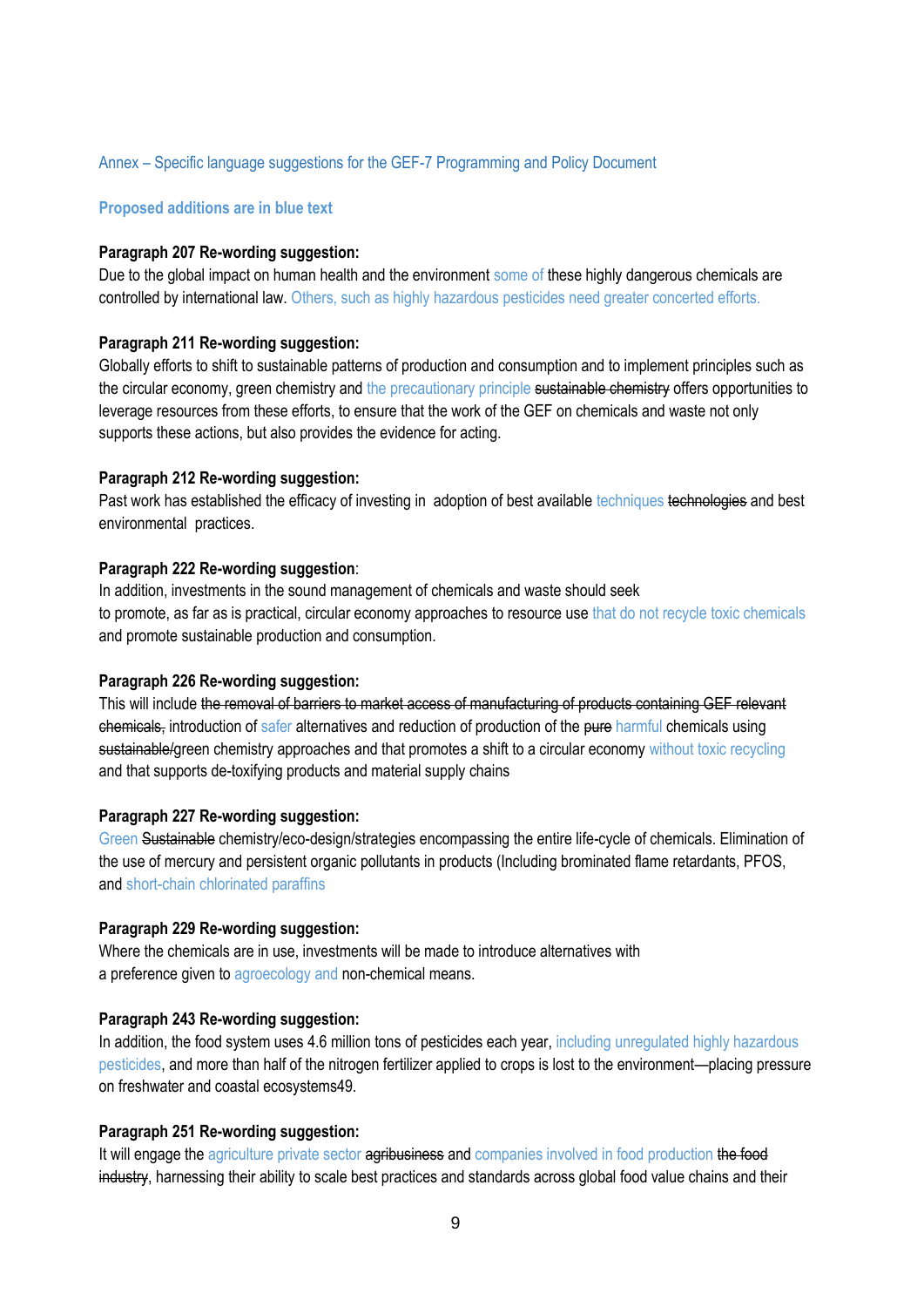ability to support small- and medium-sized enterprises…encouraging sustainable intensification (e.g., improving land and water management, harnessing biodiversity and ecosystem services, such as pollination and biological pest control and implementation of agroecology)

## **Paragraph 256 Re-wording suggestion:**

That strategy should take UN Special Rapporteur recommendations into account and develop be based on science-based, long-term pathway(s) for how the country's or jurisdiction's food and land-use systems will meet national development needs as well as commitments under the multilateral environmental agreements. These could include small holders and companies involved in any stage of the food supply chain, restoration implementers, and solution providers, among others

# **Paragraph 260 New bullet point suggestion:**

Implementation of agroecology (e.g. use of diversified systems and pesticide-free practices that are adapted to local environments and enhance biodiversity and stimulate beneficial biological interactions between different plants and species to build long-term fertility and soil health)

# **Paragraph 269 Re-wording suggestion:**

Beyond the Rio Conventions, the IP will also contributes to the Stockholm Convention and SAICM objectives. By enhancing capacity for sound management pesticides and promoting safer alternatives to pesticides and implementation of agroecology techniques, the IP will contribute to reducing and ultimately eliminating the continued reliance on POPs pesticides and highly hazardous pesticides in food systems

# **Paragraph 300 Re-wording suggestion:**

Promoting the use of innovative (e.g. digital) technologies for various urban development needs, such as smart grids and demand management, monitoring resources consumption, and reducing waste through waste audits, segregation of waste at source, better management, composting, recycling and reuse without toxic recycling (e.g. through sharing economy). The use of hazardous materials should be avoided, as appropriate, and there should be a reduction and elimination, in the long-run, of POPs such as PCBs, BFRs and UPOPs. Cities should work towards actions to be taken to implement zero waste approaches, reduce the amount of waste generated, and to improve overall waste management processes and programs, by reducing, reusing and recycling, whenever possible re-wording suggestion:

*Enhancing spatial planning* - Geospatial tools such as satellite maps and data layers of geographic information systems can be used in the urban context for a wide range of purposes, including mapping underground utilities, tunnels and other urban infrastructure to identify issues, improve efficiency and design retrofit, identifying infill areas such as abandoned land or buildings that are suitable for redevelopment and planning for their reallocation, mapping natural resources such as prime agricultural land and areas where projected growth poses the greatest risks to biodiversity, ecosystems and nature based resilience value, and mapping areas at risk of earthquakes, floods, landslides and other disaster risks and adjusting development plans accordingly.

## **Paragraph 308 Re-wording suggestion:**

Article 6 of the Stockholm Convention and article 11 of the Minamata Convention address the management of waste that contains persistent organic pollutants (POPs) or whose poor management leads to the production of such chemicals, in a situation where cities are the main stakeholders. Moreover, cities are major users and producers of chemicals and waste, and have a key role in the management of a number of the new POPs relevant to cities. SAICM risk reduction objectives also include reducing, *"the generation of hazardous waste, both in quantity and toxicity, and to ensure the environmentally sound management of hazardous waste,*